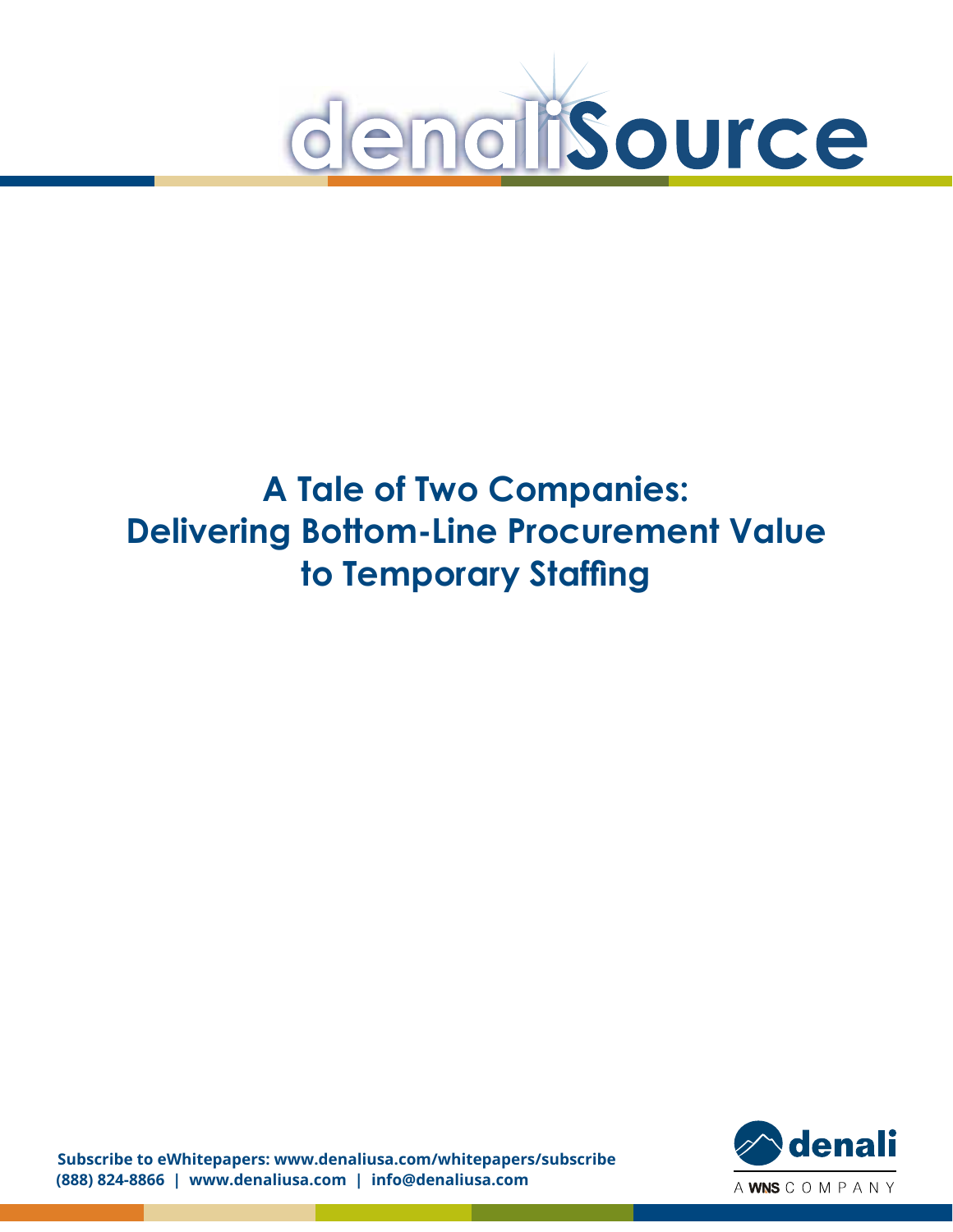#### **Introduction**

Strategic sourcing is never a one-size-fits-all proposition. Every organization is different, and each spend category has its own unique considerations, including categoryspecific drivers, cost and price trends, supply-anddemand challenges, and potential supply issues and risks.

This whitepaper discusses two practical approaches our clients used when sourcing the temporary staffing category. While this area of spend may have been fully explored in previous strategic sourcing initiatives, don't be too quick to dismiss the familiar. All too often "comfortable categories," such as temporary staffing, deserve a second look and often offer extra saving opportunities. This whitepaper shows how two solutions can be tailored to meet the unique needs and preferences of each organization.

#### **Temporary Staffing as a Category**

Temporary staffing has traditionally been a robust, mature category with significant potential to drive savings. During times of economic uncertainty, companies must control costs, remain competitive, and preserve flexibility. As a result, they often look to temporary staffing to assume work that otherwise might have been assigned to traditional full-time employees. Using a contingent

staffing firm for labor management allows organizations to run more efficiently by hiring temporary employees with the right skill level for specific durations of time. This helps companies to run leaner and avoid layoffs by hiring additional employees only when absolutely necessary.

According to Denali Intelligence — a business unit within Denali that provides subscription and custom supply-market intelligence — over the past decade there has been a consistent shift to use contingent labor for professional staffing instead of general labor. Because of market uncertainty, firms resist investing in full-time employees and resort to temporary staffing. And persistent economic weakness is accelerating this trend. Additionally, penetration — the number of firms using temporary staffing — has been rising in the United States, with about one-third of all jobs gained via temporary services, though in Europe that rate is lagging. While unemployment remains high, the presence of a considerably fragmented and competitive labor market is expected to favor sellers and sustain the demand for skilled labor.

The chart below depicts Denali Intelligence's most current data on top global suppliers in the temporary staffing category.

## **Top Suppliers**

The supplier list below was created by analyzing the list of temporary labor solution providers published by Workforce.com, Hoovers and Staffing Industry Analysts as well as research sources, trade associations and industry publications. The focus was on service providers in the US and globally.

| Company                      | <b>Primary Focus</b>                                                                                                         | <b>Headquarter</b><br><b>Location</b> | <b>Internal</b><br><b>Employees</b> | <b>Temporary</b><br><b>Staff</b><br><b>Base/Day</b> |
|------------------------------|------------------------------------------------------------------------------------------------------------------------------|---------------------------------------|-------------------------------------|-----------------------------------------------------|
| Adecco                       | Finance, legal, engineering, technical,<br>information technology (IT), medical,<br>science, sales, marketing restructuring  | Cheserex<br>Switzerland               | 33.000+<br>700.000+                 |                                                     |
| Manpower                     | Administrative, industrial, IT, engineering,<br>finance, accounting, Business Process<br><b>Outsourcing (BPO)</b>            | Milwaukee, WI                         | 31,000                              | 9,589                                               |
| Randstad                     | Administrative, industrial, technical, BPO,<br>finance, accounting                                                           | TC Diemen<br>The Netherlands          | 605,500                             | 520,000                                             |
| <b>Allegis Group</b>         | Technical, industrial, IT, accounting,<br>finance, sales, legal, HR                                                          | Hanover, MD                           | $8,000+$                            | 90,000                                              |
| <b>Kelly Services</b>        | Administrative, accounting, IT, legal,<br>science, industrial, healthcare, marketing                                         | Troy, MI                              | 8,200                               | 1,452                                               |
| <b>Recruit Staffing</b>      | Engineering, technical, IT                                                                                                   | Tokyo, Japan                          | 5.974                               | <b>NA</b>                                           |
| USG People                   | Large companies active in the public and<br>transport sectors                                                                | SK, Netherlands                       | 6,322                               | <b>NA</b>                                           |
| Hays                         | Accounting and finance, construction and<br>property, IT, sales and marketing and<br>education to oil and gas and healthcare | London, England                       | 7,988                               | <b>NA</b>                                           |
| Robert Half<br>International | Accounting, legal, technical, finance,<br>creative, clerical, administrative                                                 | Menlo Park, CA                        | 11,300                              | 482                                                 |
| <b>Temp Holdings</b>         | Clerical, technical, finance, creative,<br>clerical, administrative                                                          | Tokyo, Japan                          | 5,061                               | <b>NA</b>                                           |



**Subscribe to eWhitepapers: www.denaliusa.com/whitepapers/subscribe (888) 824-8866 | www.denaliusa.com | info@denaliusa.com**

**© 2017 Denali – A WNS Company**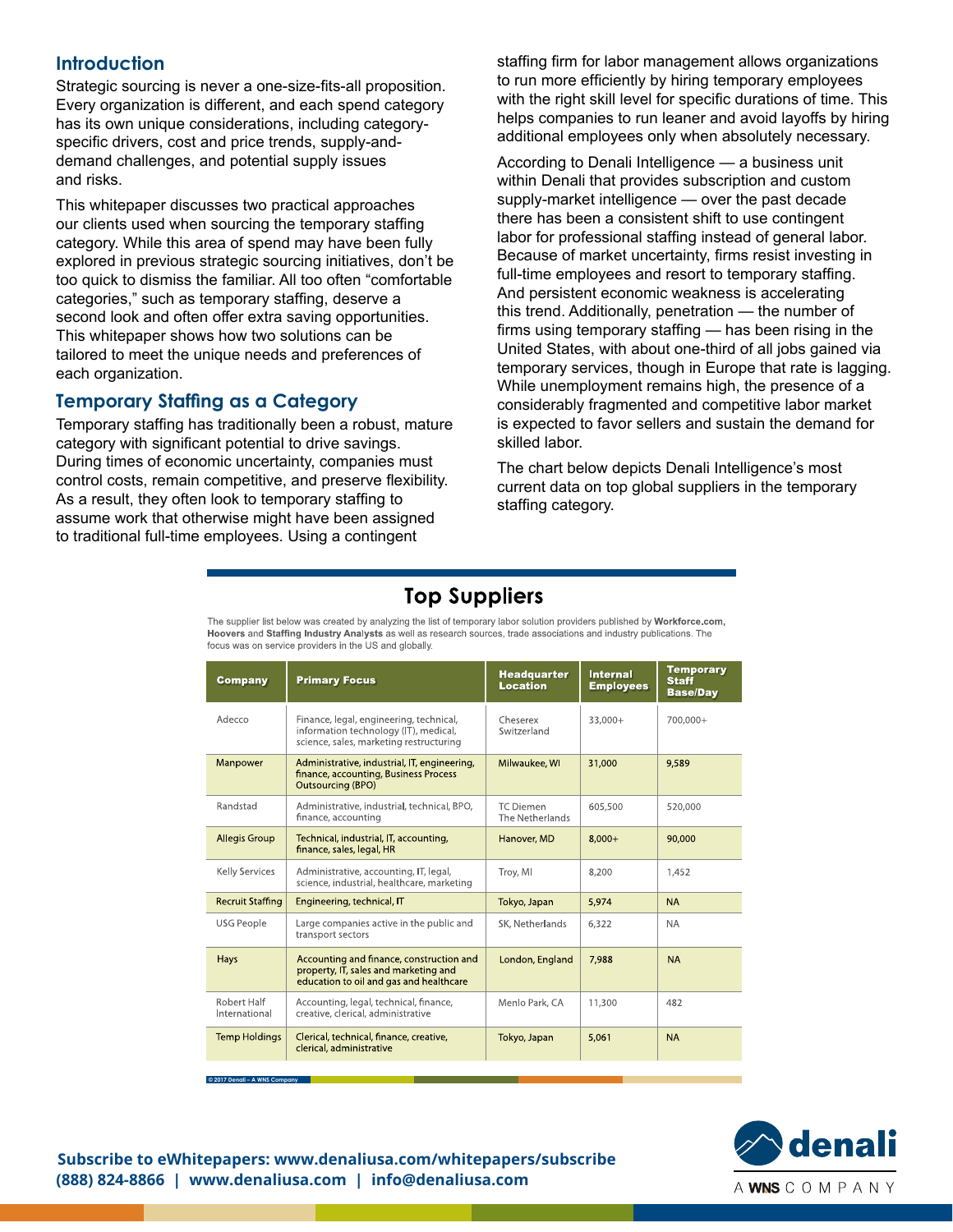#### **Category Solution: Financial Services — Client A**

Client A is a \$50 billion financial-services company that provides retail and commercial financial products and services through its regional banking offices. The corporate human resources organization has responsibility for all of the organization's temporary staffing needs. For more than 10 years, the HR team maintained a relationship with a third-party supplier to manage day-to-day operations of its temporary staffing program. The annual spend for this category was approximately \$3 million, with the majority of positions being clerical and administrative. The incumbent supplier managed 95 percent of the organization's temporary staffing needs.

Over the years, Client A's corporate procurement team had planned to review the temporary staffing category. However, competing priorities and resource constraints did not allow it to conduct a rigorous competitive bid. When the chief procurement officer brought in Denali Sourcing Services as its partner, the temporary staffing category gained priority, and the Denali team provided the strategic sourcing resources to manage and lead the initiative.

Denali's recommendation was to conduct a comprehensive strategic sourcing initiative for temporary staffing. A full competitive review would help the project team understand how best to manage this category going forward. Because of the decade-long relationship with the incumbent, the corporate HR team was initially hesitant to consider other suppliers and reluctant to deploy a competitive sourcing project. Denali's team explained that decisions would be made only with the project team's input and that the incumbent would have full competitive consideration.

Prior to issuing the competitive request for proposal (RFP), the Denali team conducted a deep-dive spend assessment and rate analysis. The objective was to understand leading cost

drivers within the existing program. The team also led supplier discovery efforts to identify new staffing providers to include in the sourcing review. The RFP was issued to multiple suppliers, both national and regional, whose service capabilities were similar to the incumbent's. The pricing section was designed to collect two scenarios for the markup rates: 1) blended markup and 2) state-specific markup. Additionally, suppliers were required to provide the markup-rate breakdown, including statutory requirements, overtime and holiday pay, profit, and overhead. By requesting the rate breakdown, the evaluation team was able to better understand the cost buildup that the suppliers would assume for markup rates.

Upon completion of the RFP, the Denali team conducted a cost analysis and, in partnership with Client A's project team, completed a scoring evaluation to rank participating suppliers and determine the down-selected suppliers for in-person presentations. Upon completion of these meetings, the Denali team led multi-round negotiations with finalists.

Throughout the competitive sourcing process, the HR team engaged in discussions with many internal customers across the business units to gauge their satisfaction with the current supplier and temporary staffing program. The HR team learned that many internal customers were unhappy with the level of service and customer support from the incumbent. Additionally, the results of the RFP demonstrated that the incumbent was no longer price competitive and, in fact, had been charging a sizeable markup premium with no adjustments to its rates for many years. In the end, when negotiations were complete and the process was reviewed, the client team decided it was time to switch partners and go with a new provider.

**Result: 10 percent annual savings were achieved, realizing \$1 million in savings over three years of contract.**

### **Financial Services - Client followed Traditional Strategic Sourcing Process**

| 1. Identify<br><b>Opportunity</b>                                                                                                                                     | 2. Supplier<br><b>Discovery</b><br>and Data<br><b>Collection</b> | 3. Prepare<br><b>Total Cost</b><br><b>RFx</b>                                                       | 4. Distribute<br><b>RFx and</b><br><b>Manage</b><br><b>Suppliers</b> | 5. Conduct<br><b>Competitive</b><br><b>Bid</b>                           | 6. Award<br><b>Business</b>                                                                                                                |
|-----------------------------------------------------------------------------------------------------------------------------------------------------------------------|------------------------------------------------------------------|-----------------------------------------------------------------------------------------------------|----------------------------------------------------------------------|--------------------------------------------------------------------------|--------------------------------------------------------------------------------------------------------------------------------------------|
| <b>Validate Opportunity</b><br>• Attractive Spend<br>• Contractually Available<br>• Competitive Supply Base<br>• Negotiation Levers Exist<br>• Requirements Available |                                                                  | Prepare Bid Package<br>• Requirements<br>$\cdot$ Specs<br>• Pricing Sheet<br>• Terms and Conditions |                                                                      | <b>Competitive Bidding</b><br>• Evaluation Criteria<br>• Award Scenarios | • Conduct a Qualifying Round<br>• Online Competitive Bidding<br>- Multi-Round with Feedback<br>- Reverse Auction<br>• Cost Breakdown Sheet |

**© 2017 Denali – A WNS Company**

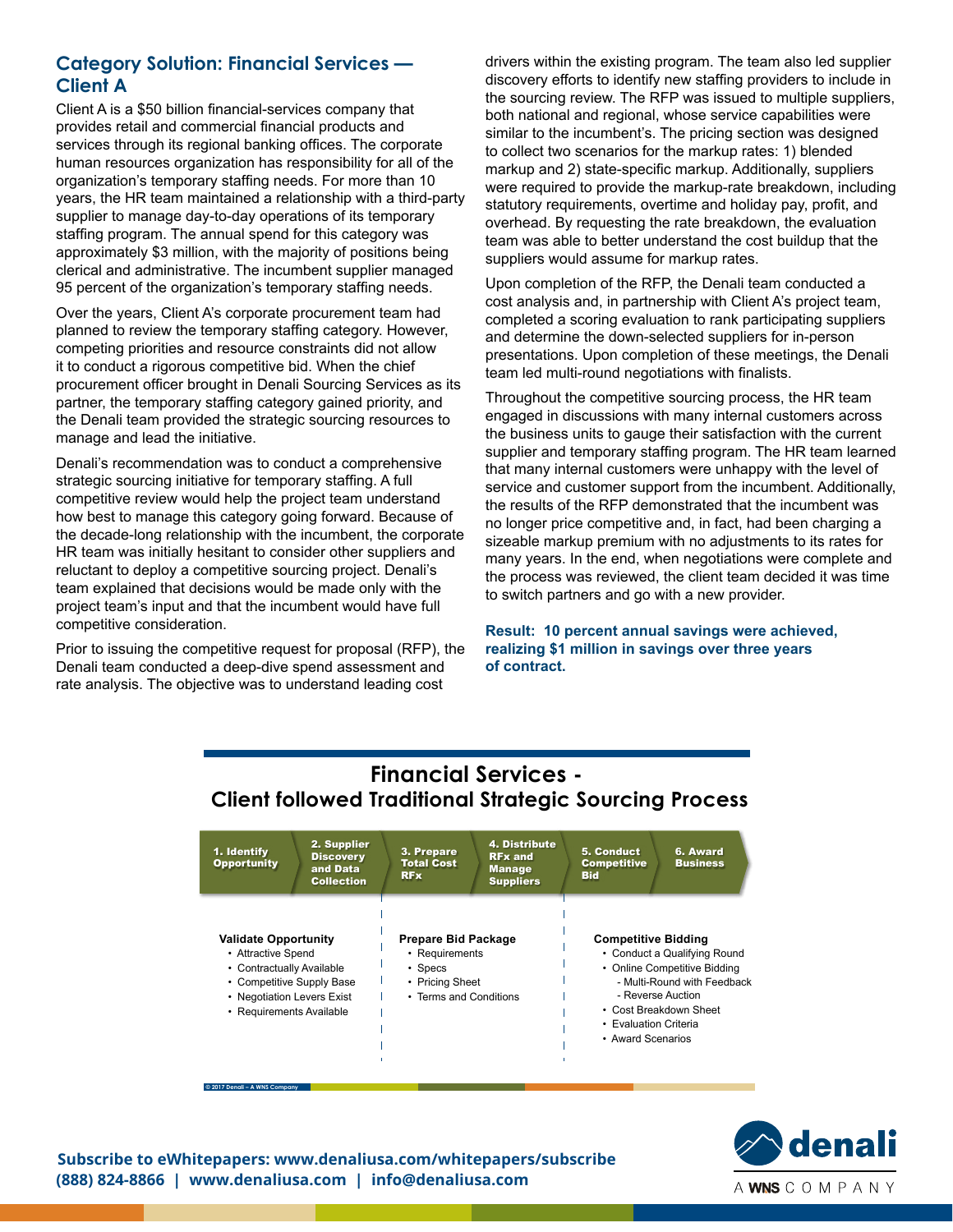#### **Category Solution: Technology Manufacturing Company — Client B**

Client B is a large technology-manufacturing company that has approximately \$1 billion in total revenue, along with \$150 million of addressable indirect spend. The majority of its temporary staffing personnel function in clerical, administrative, and engineering roles. Client B brought in Denali Sourcing Services to rationalize its supplier base and conduct an RFP for its temporary staffing program.

From the start of the engagement, the key stakeholder human resources — was reluctant to conduct a competitive bid process with its incumbent supplier. Two years prior, Client B's HR department had bid out the category, so it remained confident that the incumbent provider's rates remained current and competitive. There were concerns about disrupting current relationships and day-to-day staffing. Additionally, the department had resource constraints and didn't think it would have time to provide the necessary support during an RFP process, including evaluating suppliers and listening to oral presentations.

Nevertheless, recognizing the benefits of acting this year, Denali developed an alternative project plan. From past experiences, Denali knows that this category carries significant savings potential and that even a one-year delay would represent a lost opportunity to the client. As part of the analysis, Denali conducted a market review employing several available tools, including Denali Intelligence reports. Further review of market conditions indicated a down-turn economy with higher unemployment rates, which also meant an increase in supply and ultimately favorable pricing and leverage for corporations to renegotiate their programs.

Denali reviewed Client B's spending on temporary staffing and recommended an RFP process. However, once Denali understood the client's concerns, it was mutually agreed upon to negotiate with incumbents rather than execute an RFP — with one caveat: the negotiation had to maintain a consistent internal process and establish a quality temporary workforce at a reduced overall cost.

Denali's next step was to analyze Client B's current rates and benchmark them against available market information, which was challenging without RFP data. Denali determined client-specific levers and identified cost drivers, focusing its data analysis on the following:

- Supplier mix/ratio
- Markup
- Pay rate
- Long-term employee discounts
- Volume discounts
- Contingent staffing vs. payrolled resource mix
- Overtime

After a comprehensive analysis, Denali determined that 90 percent of the temporary staffing spend was primarily distributed among three companies and made the recommendation to focus negotiations on these suppliers. Of the three, one (a major nationwide temporary staffing provider) accounted for 80 percent of the spend. This company offers a broad variety of resources and has a good reputation in the industry; hence, it was critical to the success of this project that this provider be willing to negotiate.

The incumbent providers were informed of the CFO's initiative to reduce cost across categories by at least 15 percent and were grateful for the opportunity to provide a proposal.

During the analysis, Denali discovered a trend: the majority of temporary employees work for Client B for more than 12 months, sometimes closer to 24 months. Denali recognized that this would be an opportunity to push this particular cost driver, since margins increase the longer a resource works for a particular client, and most temporary staffing agencies recoup their onboarding cost after 12 months. Therefore, Denali was able to negotiate a tenure discount in which resources would move to the lower payrolled rate after 12 months.

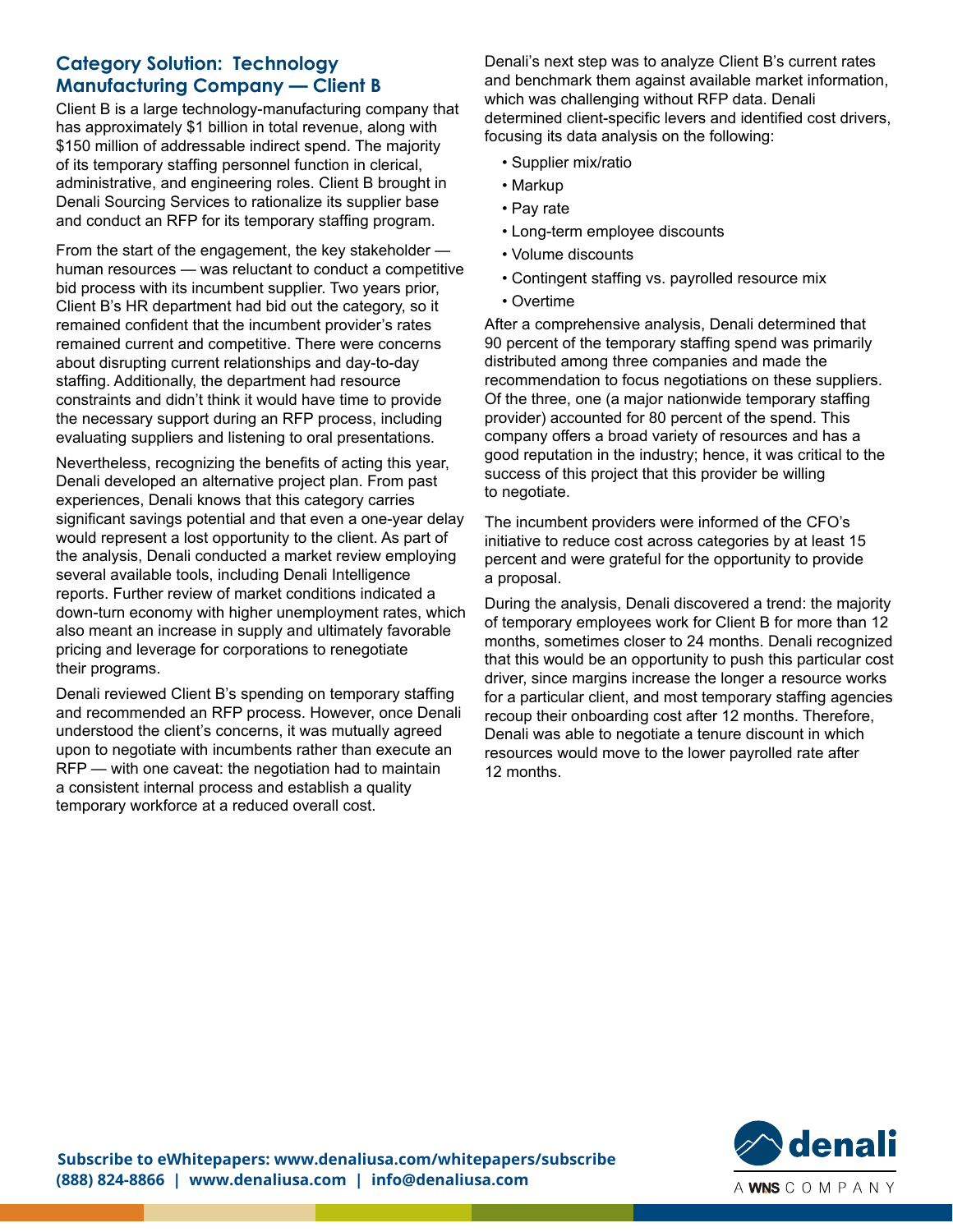Denali decided not to actively pursue the overtime rate, as it is not a significant cost driver and can be controlled by corporate. While overtime is usually one of the first items that suppliers offer to reduce when cutting expenses, most companies get distracted by a 20 percent markup drop for overtime, which is typically less than one percent of overall spend and doesn't necessarily affect overall savings.

With Client B, Denali was able to accomplish the following:

- Reduced markup across all categories (5 percent)
- Reduced markup for payroll employees
- Reduced pay rate on all new hires (10 percent)
- Locked in tenure discount so that once employees work for Client B more than 2,080 hours, they are treated as payroll employees (applying the lower payroll markup)
- Reduced overtime markup

**Result: On a historic annual spend of \$4 million, Denali achieved 12 percent in savings over a two-year contract with the primary supplier.**

## **Technology Manufacturing - Client followed a Tailored Sourcing Process**



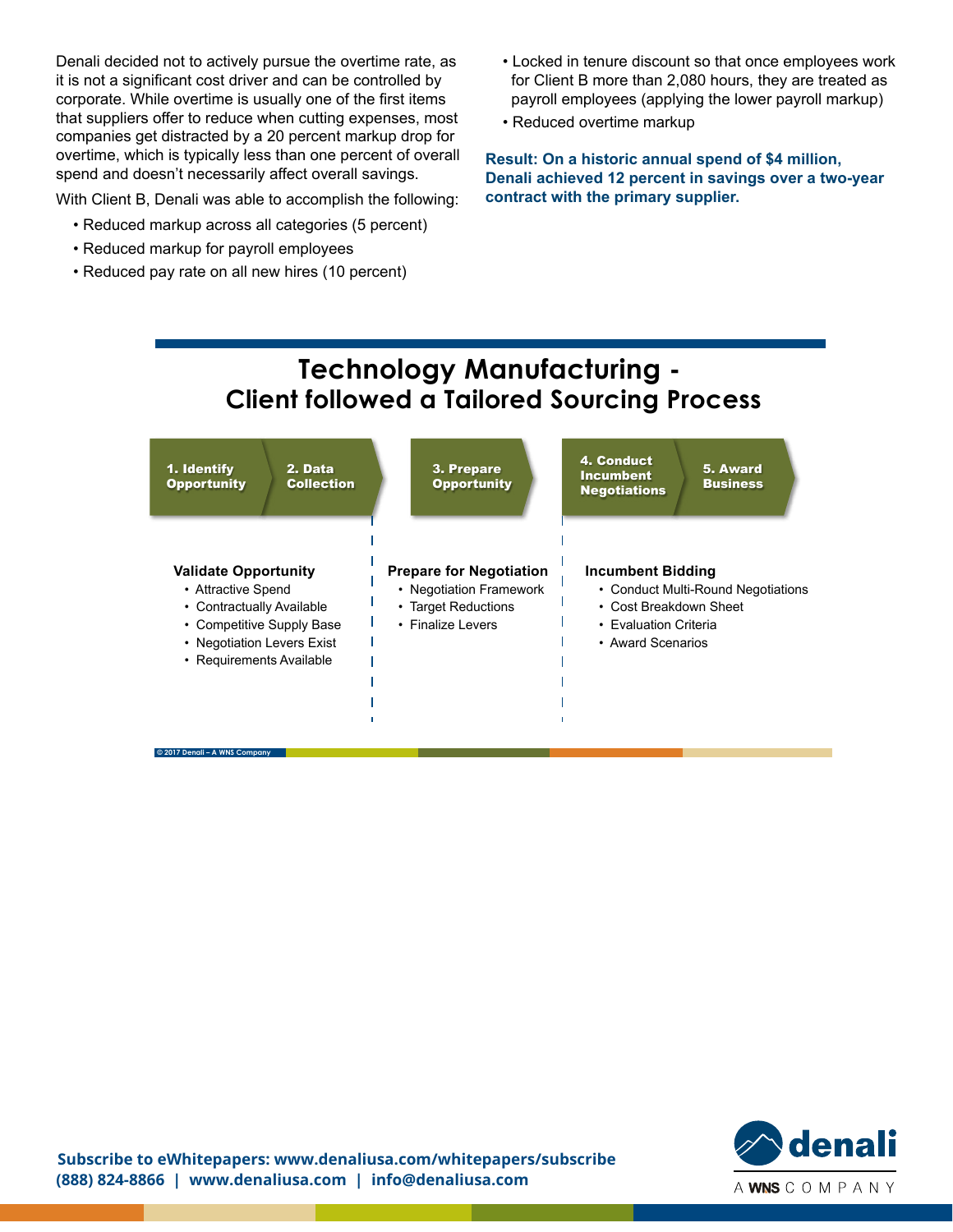#### **Best Practice: Examining Total Cost of Ownership**

When executing a sourcing project or negotiating contracts around the temporary staffing category, the recommended strategy is to consider the total cost of ownership (TCO). If the organization doesn't have a total cost view — or example, overtime as a small piece of overall spend — it could find itself chasing areas that have little impact or miss opportunities to address areas that could result in more significant savings. The following graphic depicts the total cost breakdown for this particular category.